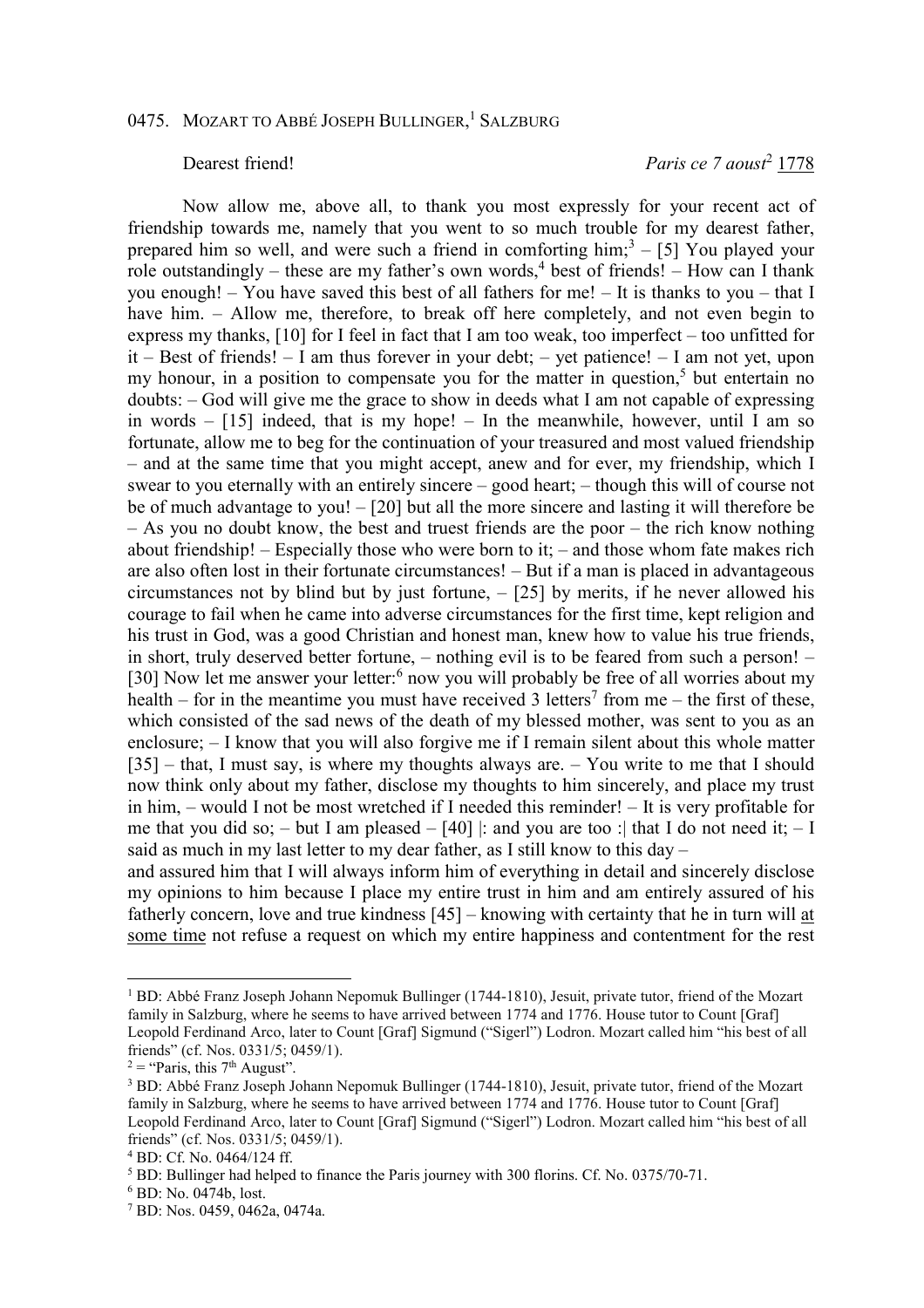of my life depends,<sup>8</sup> and which |: as he in turn cannot expect anything less from me : | is quite assuredly fair and reasonable. Dearest friend! – do not let my dear father read this; – you know him; he will come up with all kinds of thoughts [50] – and quite needlessly; – Now for our saga with Salzburg! You know, best of friends, how odious Salzburg is in my eyes! – Not only because of the injustices that my dear father and I had to bear there,<sup>9</sup> which alone would have been sufficient reason to forget such a place and eradicate it entirely from one's thoughts! – But let us not stir all that up now – [55] Events should go in such a way that we can live well; – living well and living in contentment are two different things, – and I would not be able to achieve the latter |: without witchcraft :|; it would truly have to be something supernatural! – and now this is not possible, for at the present time there are no witches anymore; – yet a thought comes to me: there are people of that certain kind in Salzburg – who are born there,  $[60]$  and the town is swarming with them – one need only change the first letter of their true name<sup>10</sup> and they could be of help to me;  $-$  Now, let it turn out how it may, – it will always be the greatest of pleasures for me to embrace my dearest father and dearest sister and, moreover, the sooner the better; but I cannot deny that my pleasure [65] and my joy would be doubled – if it could happen somewhere else – – because I have more hope of being able to live in contentment and happiness anywhere else! – You will perhaps misunderstand me and think of Salzburg is too small for me? – In that you would be very much deceived; – I have already written to my father stating some reasons for this; [70] in the meantime let it suffice you that Salzburg is no place for my talent! – Firstly, those employed in the music receive no respect, and secondly there is nothing to hear: there is no theatre there, no opera! – And if one really did want to perform one, who, then, would sing? – For 5 or 6 years now, the Salzburg music has always been richly supplied with the useless – the unnecessary – but very impoverished [75] in what is necessary, and entirely deprived of the indispensable. Whatever the case may truly be: – the cruel French are the reason that the *musique* is without a music director!<sup>11</sup> – But now, as I have been firmly assured, peace and order will prevail in the music! – yes, that is what happens if one does not think ahead! – One must always have half-a-dozen music directors on hand [80] so that, if one is absent, another can be put in his place immediately – where are they to find one now? – – and the danger is indeed imminent! – The order, peace and good accord in the music cannot be allowed to get out of hand! – – otherwise the rot will spread ever further – and in the end there is no more remedy; can it really be that there is not a single donkey-eared wig left – one lousy head [85] who could bring things back into their previous limping gait? – I will certainly do all I can in this regard; – tomorrow I will immediately take a *remise*<sup>12</sup> for the whole day and drive to all hospitals and sanatoriums and see if I can get hold of one; why were they so careless as to let Misliwetceck<sup>13</sup> slip through their hands? – [90] and so close by; he would have been a tasty morsel; it is not easy to get someone like that again – just coming fresh from the Duke Clement Conservatory!<sup>14</sup> – and that would have been a man whose presence would have put the

 $\overline{a}$ 

<sup>8</sup> BD: Once again a reference to marriage plans, cf. Nos. 0458/80 ff.; 0471/115 ff.

<sup>&</sup>lt;sup>9</sup> These include the dismissal of both Leopold and Wolfgang, although Leopold was later reinstated. Cf. No. 0328.

<sup>10</sup> BD: "Fexen" (fools, clowns) become "Hexen" (witches).

<sup>&</sup>lt;sup>11</sup> BD: Bullinger's letter would probably explain this "absence" of a music director; at any rate, Mozart sees himself as the next in line.

<sup>&</sup>lt;sup>12</sup> Livery coach for hire, superior to the simple fiacre.

<sup>&</sup>lt;sup>13</sup> BD: Joseph Mysliveček (1737-1781), composer. He met the Mozarts in 1770 in Bologna, where he was working on an opera (cf. No. 0171/39) and in Milan in 1770 and 1773 (cf. Nos. 0257/12; 0277/28; 0279/22; 0281/35-36). Mozart visited him in hospital in Munich in 1777 on his way to Paris, cf. No. 0347/2.

<sup>&</sup>lt;sup>14</sup> BD: Mocking reference to the Duke Clement Hospital [herzoglich Clementisches Spital] in Munich, where Mysliveček was being treated for venereal disease.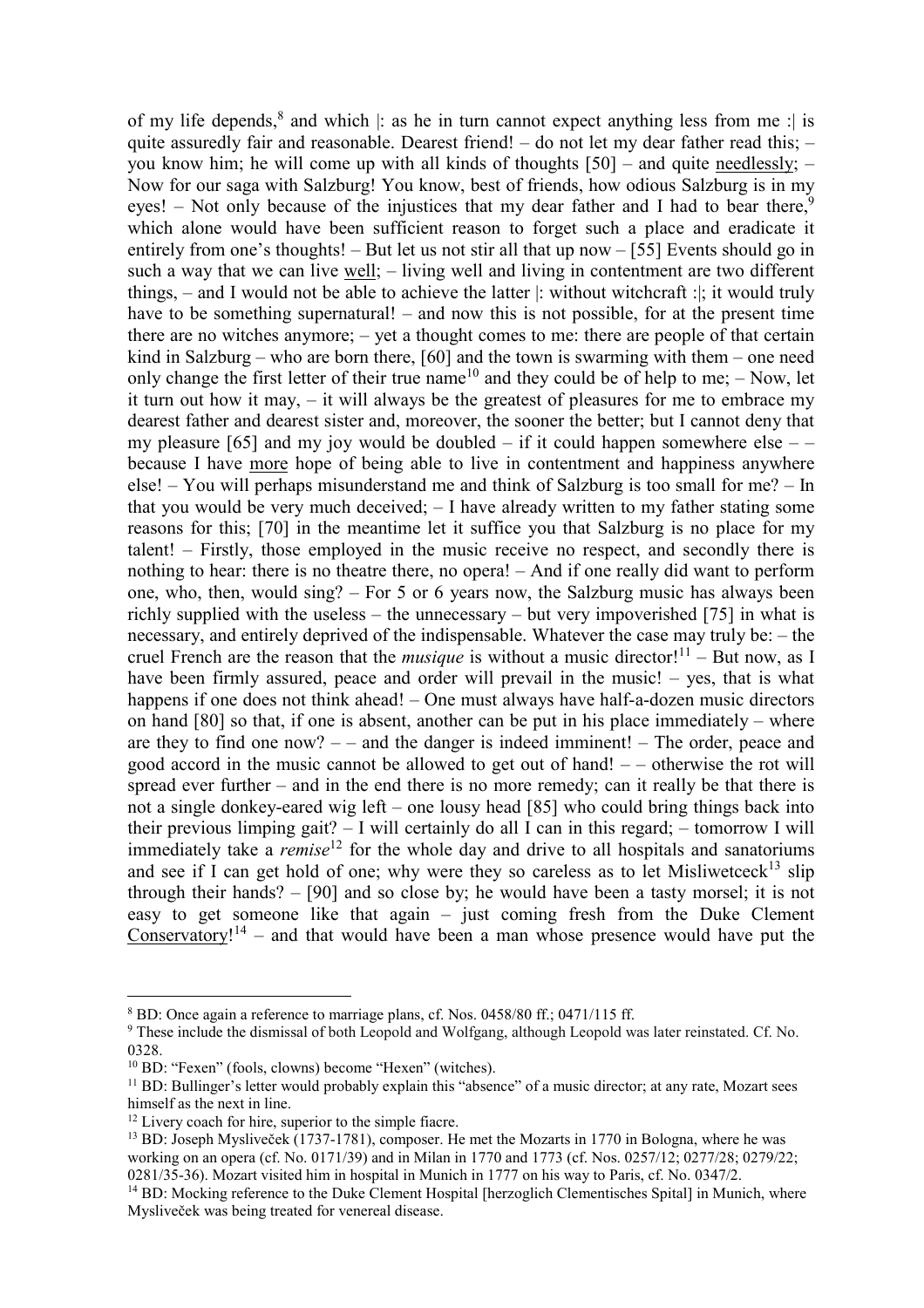entire court music in fear and trembling;<sup>15</sup> Now, I need not be so anxious; where there is money, one gets people enough! – [95] my opinion is simply that one should not put the matter off too long, not out of foolish fear that one might perhaps not get anyone, but there I know only too well that all these gentlemen are already waiting as longingly and hopefully as the Jews for the Messiah – simply because these circumstances are intolerable – and it would therefore be more necessary and to the point [100] to look around for a music director, now that they really have none, than to send notices everywhere |: as I have been informed by letter : trying to get a good female singer; but I simply cannot believe it! – A female singer! when we have so many of them! – and all outstanding; I would sooner agree about a tenor, although we do not need one of these either; [105] but a female singer, a *prima donna*!<sup>16</sup> – when we now have a *castrato*;<sup>17</sup> – it is true that Haydn's wife is poorly; – she has exaggerated her strict way of life far too much; but there are few of her mettle!  $-1$ wonder that, with her constant flagellation, scourging, hair shirts, supernatural fasting, nocturnal prayer, she did not lose her voice a long time ago!<sup>18</sup>  $-$  [110] but she will retain it for a long time yet – and rather than getting worse it will get better and better; – but if God should finally place her among the number of his saints, – we still have 5 left,  $^{19}$  all capable of competing for each other's laurels! – Here, now, we see how unnecessary this is! – But now I will take it to extremes! – [115] Let us suppose that we no longer had the weeping *Magdalene*, <sup>20</sup> which is of course not the case; but suppose one of them suddenly had to give birth, one came into a correctional institution, the  $3<sup>rd</sup>$  were perhaps publicly whipped, the  $4<sup>th</sup>$  at best beheaded, and the fifth – perhaps taken by the d-v-l? – what would it mean? – nothing! – we do of course have a *castrato*; – you know, of course, what kind of animal that is? – he can indeed sing high, and therefore impersonate a woman wonderfully;  $[120]$  – of course, the Cathedral Chapter will have to intervene;<sup>21</sup> but intervention is indeed always better than subvention – and they will not easily knock this gentleman out of his stride; for the time being, we can always let Herr *Ceccarelli* play women and men in alternation; ultimately, because I know that our people love variety, changes and innovations, [125] I can picture a wide field before me, whose harvest will be epoquemaking; my sister and I have already done a little work on this as children: what then will the grown-ups achieve? – Oh, if one is *genereux*, <sup>22</sup> one can have everything; – I have no doubts at all |: and I will vouch for it :| that one could have *Metastasio*<sup>23</sup> come from Vienna, [130] or at least make the proposal, that he should write some dozen operas, in all of which the *primo uomo*<sup>24</sup> and the *prima donna* never appear together. In this way the castrato can play the male and female lovers at the same time and as a result the piece becomes more interesting because people admire the virtue of the two lovers, which goes so far that they

 $\overline{a}$ 

 $24$  = "leading man".

<sup>15</sup> BD: Because of his appearance, cf. No. 0347/115, 122-123.

 $16$  = "leading lady".

<sup>&</sup>lt;sup>17</sup> BD: Francesco Ceccarelli (1752-1814), castrato, employed in Salzburg and then, from 1795, in Dresden; often a guest in the Mozarts' house. Mozart wrote for him KV 374, cf. No. 0587/19; he also sang in Mozart's concert in Frankfurt in 1790. Cf. No. 0357/22, 42.

<sup>18</sup> BD: Ironic; Maria Magdalena Haydn, née Lipp, singer and wife of Michael Haydn, was known for a life of indulgence and drinking.

<sup>19</sup> BD: Only four are known: Maria Magdalena Haydn-Lipp, Elisabeth Meissner, Anna Braunhofer, Maria Anna Adlgasser-Fesemayr.

<sup>20</sup> BD: Mozart means the "repentant Magdelene".

<sup>21</sup> BD: For moral reasons.

 $22 =$  "generous, liberal".

<sup>23</sup> BD: Pietro Metastasio (1698-1782). Came to the Vienna court in 1730; Apostolo Zeno (1668-1750) had suggested him as his own successor. He remained there until the end of its life. He met Mozart at least once, cf. No. 135/60-61. Mozart set several of his libretti (KV 118/74c; 126; 208; 362) and numerous arias (KV 21 (19c); 369; 23; 78 (73b); 79 (73d); 88 (73c); 71; 74b; 77 (73e); 82 (73 o); 83 (73p); 368; 440 (383h); 294; 512; 468a (295a); 432 (421a); 538; KV Anh. 2; KV<sup>6</sup>: 73 A (lost)).